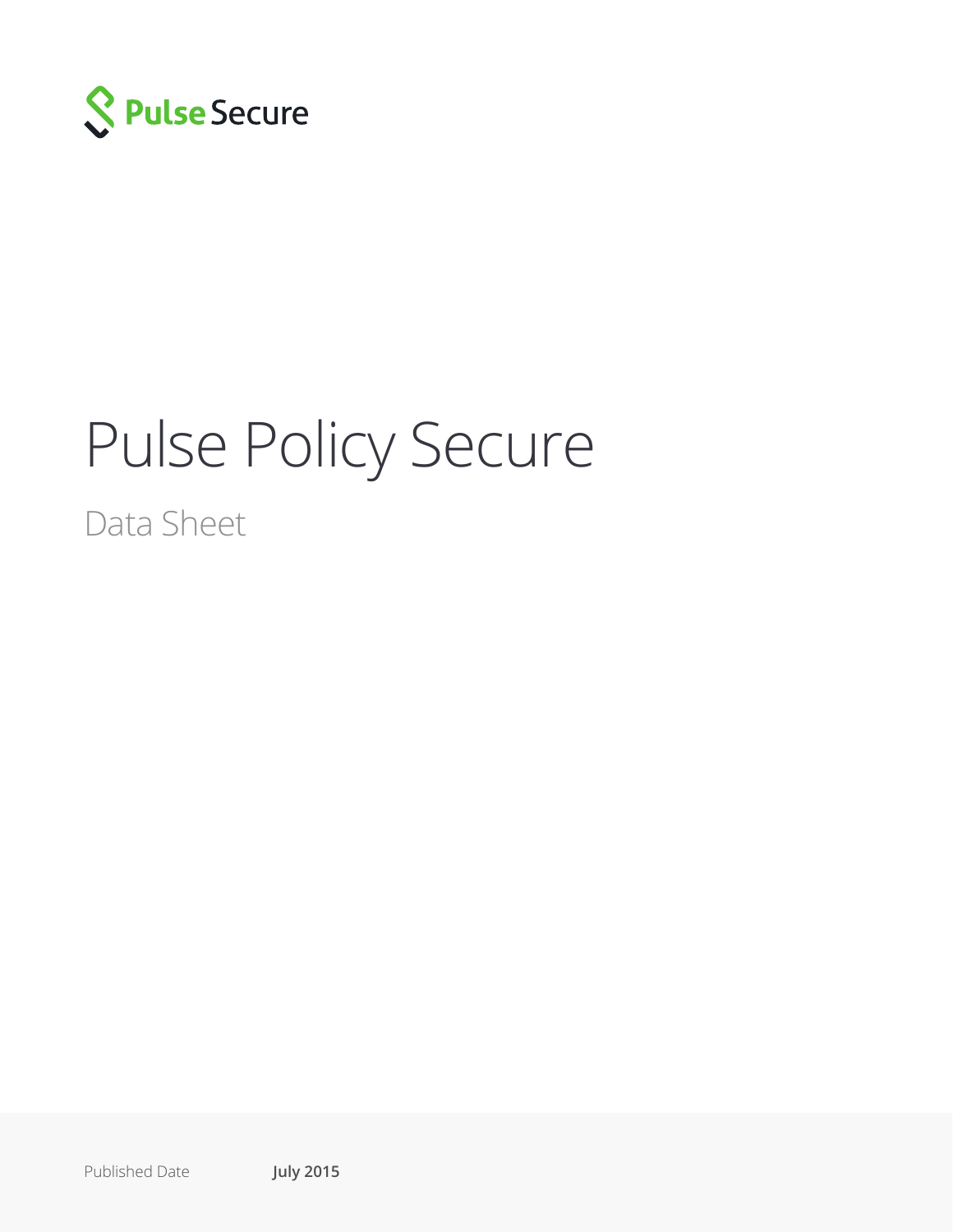# Product Overview

Pulse Policy Secure is a market leading network and application access control (NAC) solution that ensures network access only to authorized and secured users and devices, protecting the network, core assets, applications, data and more—today and into the future.

Pulse Policy Secure delivers simple, secure network and application access control with a standards-based, granular solution that provides access control based on user identity, device type, integrity, and location.

Pulse Policy Secure supports phased deployment and can scale to support global distributed enterprises and service providers.

**Your ideas. Connected.™**

# Product Description

Pulse Secure ® Pulse® Policy Secure<sup>1</sup>, delivers granular, secure, identityenabled, location- and device-based access control for even the most complex network, cloud, and application environments. Pulse Policy Secure enables safe, protected network and cloud access for a diverse user audience over a wide range of devices. The Pulse Policy Secure provides best-in-class performance and scalability while delivering centralized policy management with access control, and simplifying deployment, administration, and management.

The Pulse Policy Secure combines user identity, device type and security state, and device location data to create a unique, dynamic access control policy per user and per session. Through its incorporation of different levels of session-specific policy, the Pulse Policy Secure develops extremely granular access controls that are easy to deploy, maintain, and dynamically modify.

The Pulse Policy Secure can be enabled at Layer 2 leveraging 802.1X; at L3 using an overlay deployment; or in a mixed mode using 802.1X for network admission control and a L3 overlay deployment for resource access control. It fully integrates with any vendor's 802.1X-enabled wireless access points, such as the Juniper Networks WLA Series Wireless LAN Access Points and AX411 Wireless LAN Access Point; or any vendor's 802.1X-enabled switches, such as Juniper Networks EX Series Ethernet Switches, which, when deployed with the Pulse Policy Secure, deliver additional, rich policy enforcement capabilities. Existing 802.1X infrastructure may be leveraged, as well as any Juniper firewall platform such as the Juniper Networks SRX Series Services Gateways, for policy enforcement and granular access control. Pulse Policy Secure also supports the Juniper Networks J Series Services Routers as Layer 2 policy enforcement points. Pulse Policy Secure supports branch SRX Series gateways, allowing them to configure Pulse Policy Secure as a RADIUS server, saving cost while addressing 802.1X support for branch offices.

1 Formerly known as Pulse Secure Unified Access Control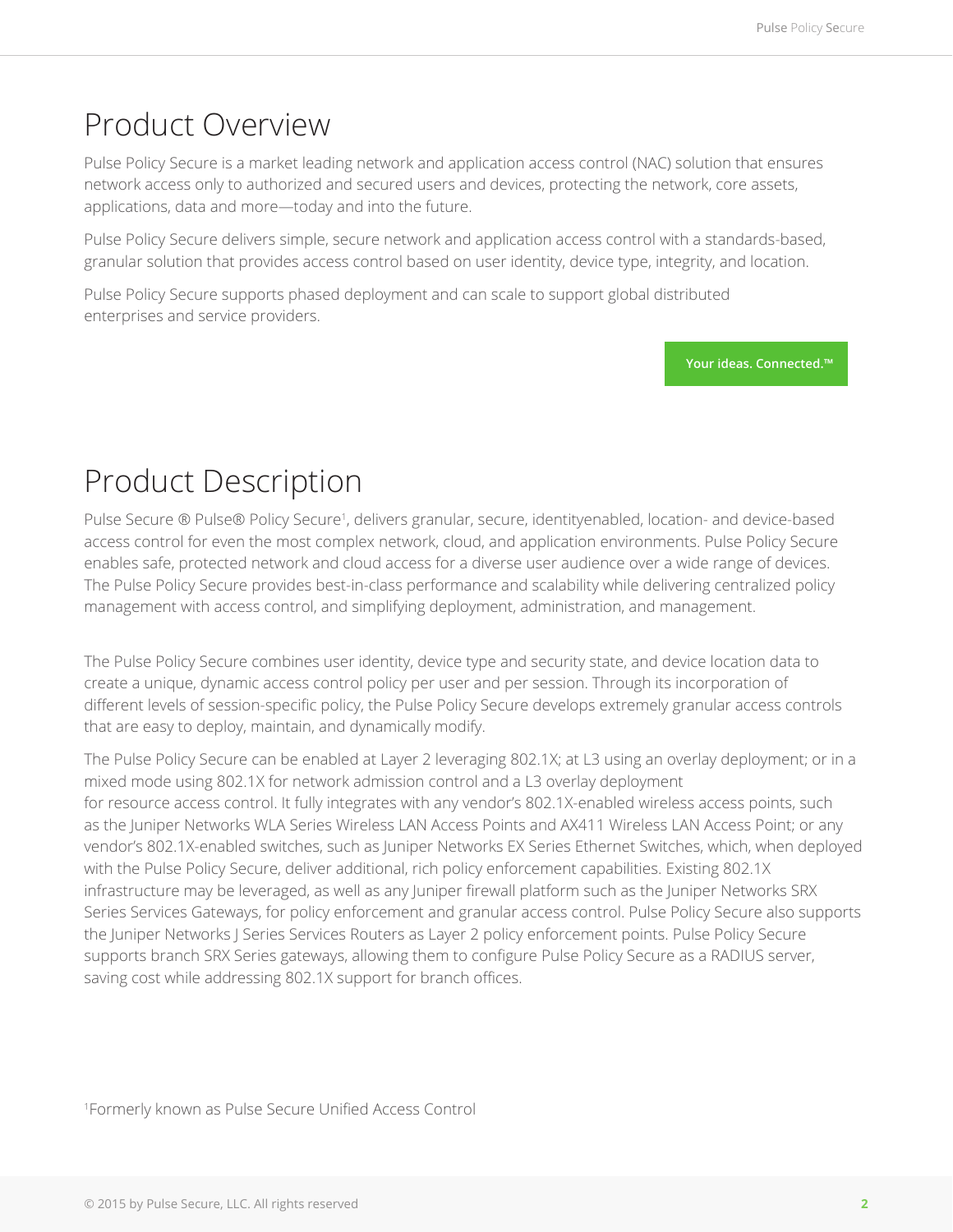# **Network Security and Application Access Control Integration**

The Pulse Policy Secure leverages additional network components to ensure secure context aware network and application access control, address specific use cases, and centralize network policy management. It integrates with the intrusion prevention system (IPS) capabilities of the SRX Series gateways for both data center and branch, as well as the standalone Juniper Networks IDP Series Intrusion Detection and Prevention Appliances, to deliver broad application traffic visibility—mitigating insider threats by isolating them to the user or device level, and employing an applicable policy action against an offending user or device. The Pulse Policy Secure ties user identity and role information to network and application access, addressing regulatory compliance and audit demands. It also provides the ability to configure application-aware firewall policies based on the role of an authenticated user, empowering deployed SRX Series gateways as Pulse Policy Secure policy enforcement points to utilize the user's role information for the application of granular application access policies based on a specific user's identity. Pulse Policy Secure also supports L2 through L7 policy enforcement, offering unparalleled visibility into application traffic at L7 by leveraging SRX Series gateways for the data center, and standalone IDP Series devices as policy enforcement points.

Also, Pulse Policy Secure, deployed in conjunction with SRX Series gateways,<sup>2</sup> provides the ability to configure application-aware firewall policies based on the role of an authenticated user defined in the Pulse Policy Secure. This empowers customers with deployed SRX Series gateways to utilize the user's role information for the application of granular policies for application access based on the specific user's identity.

Pulse Policy Secure also enables any user authenticated via Microsoft Active Directory to be silently provisioned to SRX Series gateways, transparent to the end user. End users do not need to launch a Web browser and authenticate via captive portal. Pulse Policy Secure enables dynamic, identity focused, rolebased firewalling with SRX Series gateways, without any user interaction required.

To aid in Bring Your Own Device (BYOD) initiatives, Pulse Policy Secure works with market leading Mobile Device Management (MDM) systems to provide even more context awareness, deployment simplicity and management cooperation. Integration between these systems affords Pulse Policy Secure context awareness into the mobile device, enabling IT to create policy based on mobile device type, state, location, installed applications and more. Policy reporting integrates this information within the management console simplifying security management operations.

### **Federation**

The Pulse Policy Secure enables the federation— or sharing—of user session data between it and the Pulse Secure's Pulse Connect Secure (SSL VPN), seamlessly transitioning remote access user sessions to LAN user sessions at login, or alternatively local LAN user sessions into remote access sessions. The federation of LAN access and remote access session data is a vital part of the context awareness and session migration capabilities of Pulse. This enables a remote access user connected via SSL VPN to the Pulse Connect Secure to be granted seamless access to the LAN through the same or different Pulse Policy Secure instances, without reauthentication No reauthentication is required, enabling "follow-me" policies regardless of the user's device or worldwide location.

2 Only for SRX Series gateways running Junos OS 12.1 or higher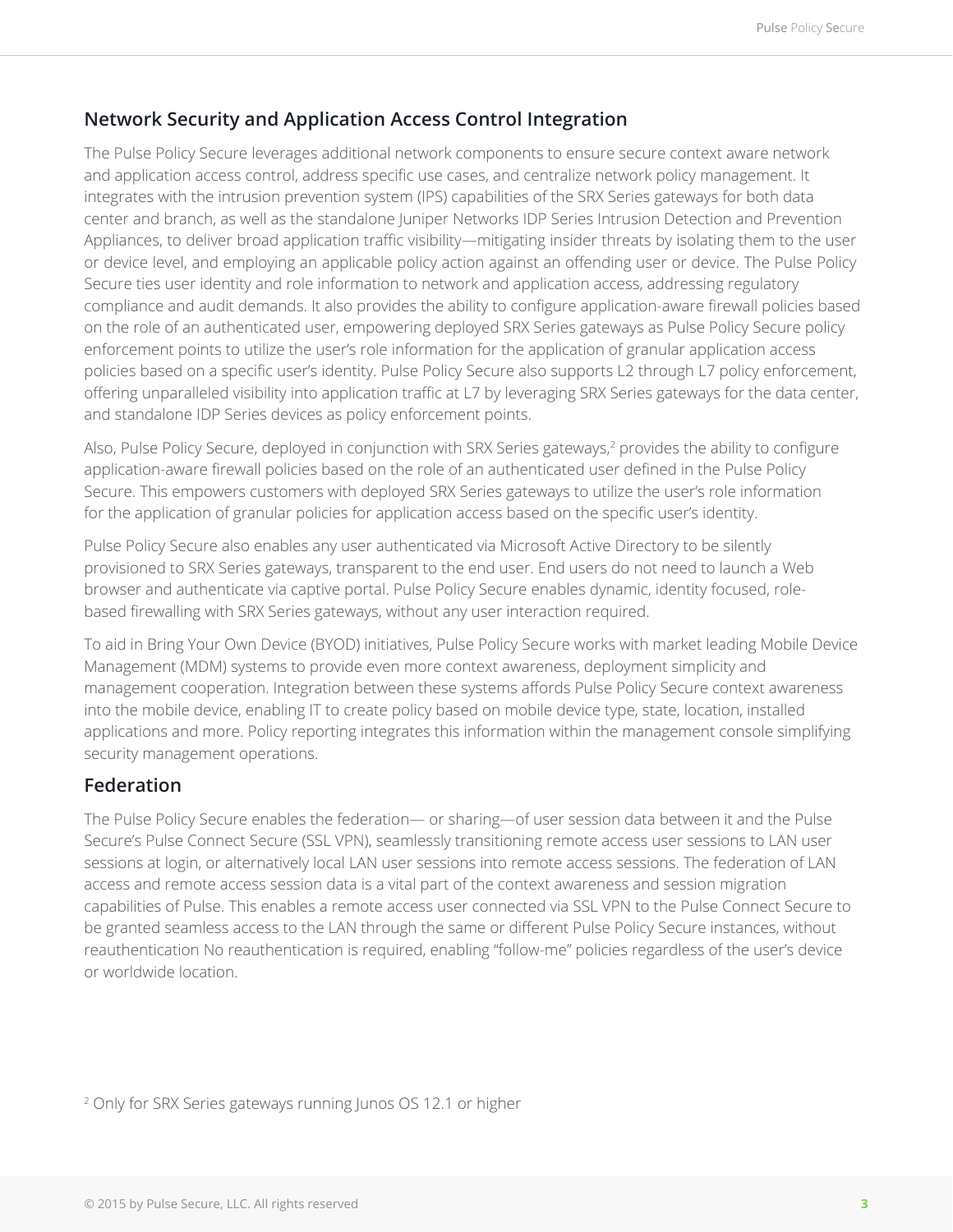### **Guest Access**

The Pulse Policy Secure offers optional, enhanced guest user access control capabilities to deliver secure, authorized network resource access for guests, partners, and contractors. It manages network use, and reduces threats from unauthorized users and compromised devices. It also enables enterprise selected and approved guest user account managers to provision temporary guest access accounts for corporate guest users, to create bulk accounts for numerous guest users, and to send guest user credentials via e-mail to an expected guest user, simplifying guest account creation.

### **Anti-Malware Protection and Patch Assessment**

An optional Pulse Policy Secure license provides industry-leading, dynamic, anti-malware and antispyware protection for endpoint devices attempting network access. Pulse Policy Secure also offers device patch assessment checks, including endpoint inspection for targeted operating system or application hot fixes, with optional patch remediation services for devices that do not meet policy and require patch updates.

### **Open Standards**

Pulse Secure is a strong supporter of open standards, including those of the Trusted Computing Group's (TCG) Trusted Network Connect (TNC) Work Group, which ensure interoperability with a host of network and security offerings. Through its support of the TNC standard Statement of Health (SOH) protocol, the Pulse Policy Secure with optional SOH license interoperates with the Microsoft Windows SOH and embedded Microsoft Network Access Protection (NAP) Agents, enabling you to use existing Microsoft Windows 8.1, Windows 8, Windows 7, Windows RT, Windows Vista, and/or Windows XP SP3 clients. The Pulse Policy Secure also supports the TNC's open standard Interface for Metadata Access Point (IF-MAP) through a license option, enabling integration with third-party network and security devices—including nearly any device that supports the IF-MAP standard and collects information about the happenings on, or status of, your network. The Pulse Policy Secure can leverage this data when formulating access control decisions, taking any necessary and appropriate actions.

# **Quick, Easy Deployment**

 Network access control with the Pulse Policy Secure is deployed quickly and easily. Pulse Policy Secure includes an optional "step-by-step" configuration wizard to aid administrators in configuring common network access control (NAC) deployment scenarios. Pulse Policy Secure also allows you and your users to ease into policy enforcement by enabling access control to be phased in, as well as allowing it to be run in audit mode. Also, SRX Series gateways can be deployed in transparent mode with Pulse Policy Secure.l Service, simply acting as a "bump in the wire" (BITW), eliminating the need to modify your network's routing

topology. Partner Mobile Device Management (MDM) systems such as those from MobileIron and Airwatch can be leveraged to transparently deploy and configure Pulse clients to Android and iOS devices facilitating deployment efforts to remote devices.

# Architecture and Key Components

Pulse Policy Secure uses three core components to deliver identity-, location-, and device-aware network and application access control: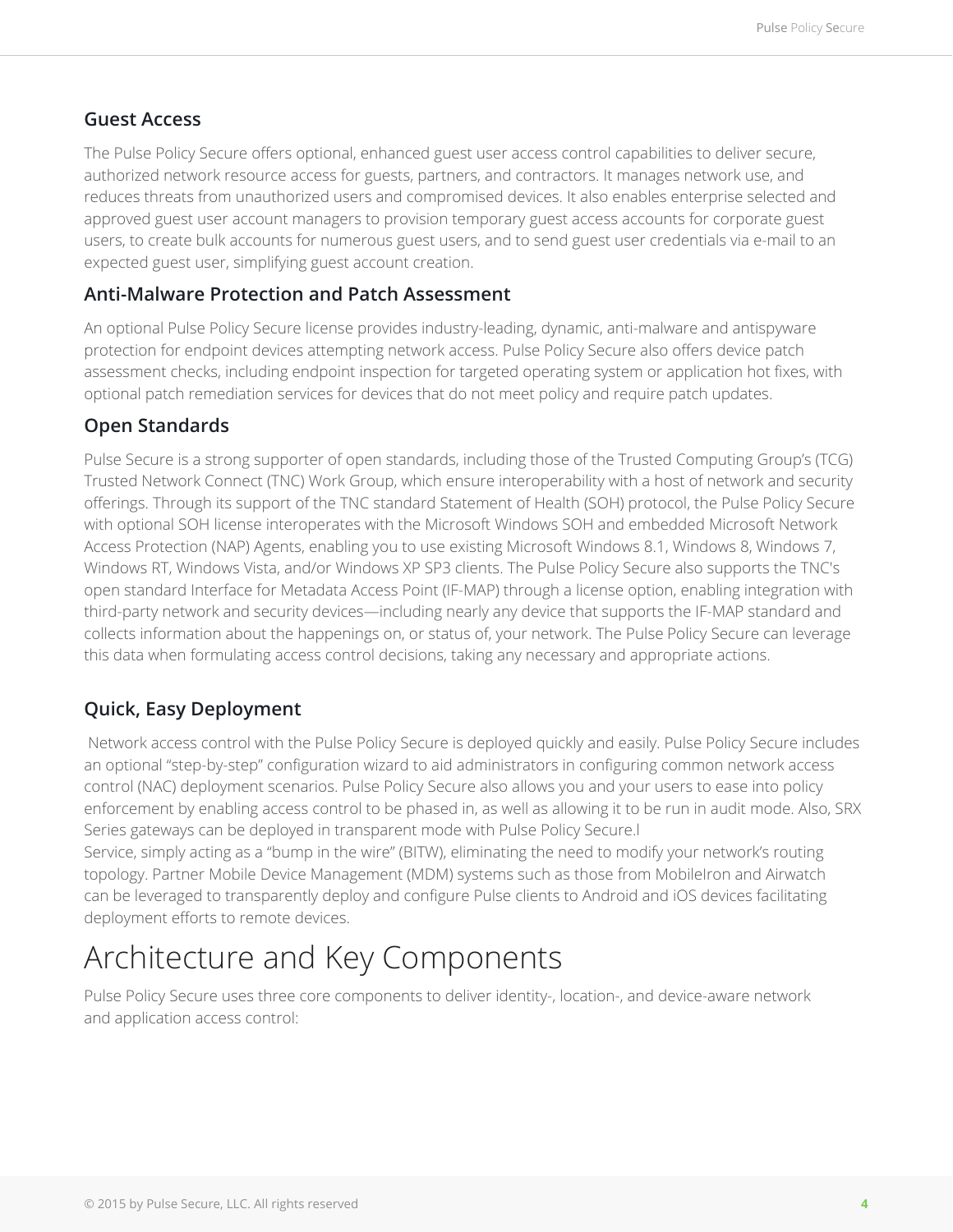### **MAG Series Pulse Gateways**

Pulse Policy Secure is the network and application access control software which runs both on the MAG Series Pulse Gateways and as a virtual machine over KVM or VMWare hypervisors. MAG Series gateways are purposebuilt, centralized policy management servers that work with Pulse or in clientless mode to obtain user authentication, device security posture, and device location data from a user's endpoint device. This data to creates dynamic policies that are propagated to policy enforcement points throughout the distributed network worldwide.

 Pulse Policy Secure leverages the policy control engine from Juniper's market-leading SSL VPN gateways, as well as their ability to seamlessly integrate with existing authorization, authentication, and accounting (AAA) and identity and access management (IAM) infrastructure. It also integrate RADIUS capabilities and enhanced services from Pulse Secure SBR Enterprise Series Steel-Belted Radius Servers, to support an 802.1X transaction when a mobile or nonmobile device attempts network connection. The Pulse Policy Secure and MAG Series gateways may also be licensed as standalone RADIUS servers.

You may simply deploying a single MAG Series gateway running Pulse Policy Secure with your existing vendoragnostic 802.1X switches or wireless access points, including EX Series Ethernet Switches, WLA Series Wireless LAN Access Points, AX411 Wireless LAN Access Point, Juniper firewalls including the SRX Series, or J Series routers.

### **Pulse Client and Clientless Mode Deployments**

Pulse is Pulse Secure's integrated, multifunction enabling interface, which can be dynamically downloaded and provisioned to endpoint devices in real time. Pulse provides the user interface to the Pulse Policy Secure, as well as other Pulse services. The same Pulse client can be used in wired, wireless, or combined deployments. The Pulse Policy Secure also provides a clientless mode for circumstances where software downloads are not feasible. Pulse can be delivered based on role, linking client-based or clientless access dynamically to user or device identity.

Pulse or clientless mode collects user and device credentials, and assesses the device's security state. Pulse leverages and integrates with the native 802.1X supplicant available within Microsoft Windows to deliver comprehensive L2 access control. Pulse Policy Secure can also support native 802.1X supplicants on Apple Mac OS X and iOS, and Google Android devices for L2 authentication. Pulse, along with Pulse Policy Secure, also provides L3 authentication and IPsec tunneling with any Juniper Networks firewall, including the SRX Series, as an optional secure transport to enable encryption from the endpoint to a firewall for session integrity and privacy, as well as single sign-on (SSO) to Microsoft Active Directory and silent provisioning to SRX Series gateways.

Pulse includes Juniper's Host Checker functionality, enabling you to define policy that scans both mobile and nonmobile devices attempting to connect to your network for a variety of security applications and states both through the Pulse client and leveraging attributes from Mobile Device Management (MDM) systems from AirWatch and MobileIron and others. For Windows and Mac OS X based devices, Host Checker scans for active antivirus, anti-malware, and personal firewalls. It also enables custom checks of elements such as registry and port status for Windows-based devices, and can perform a Message Digest 5 (MD5) checksum to verify application validity. Mobile devices running Apple iOS or Android initially connect to a Pulse Secure SSL VPN gateway which runs Host Checker on the mobile device to check its security posture. This host check includes device and OS identification, detection of jail broken or rooted devices, device type, a check to see whether or not Pulse Mobile Security Suite is loaded on the device, and more. It can also leverage integration with MDM systems to execute health check and set policy based on a wider set of attributes for Apple iOS and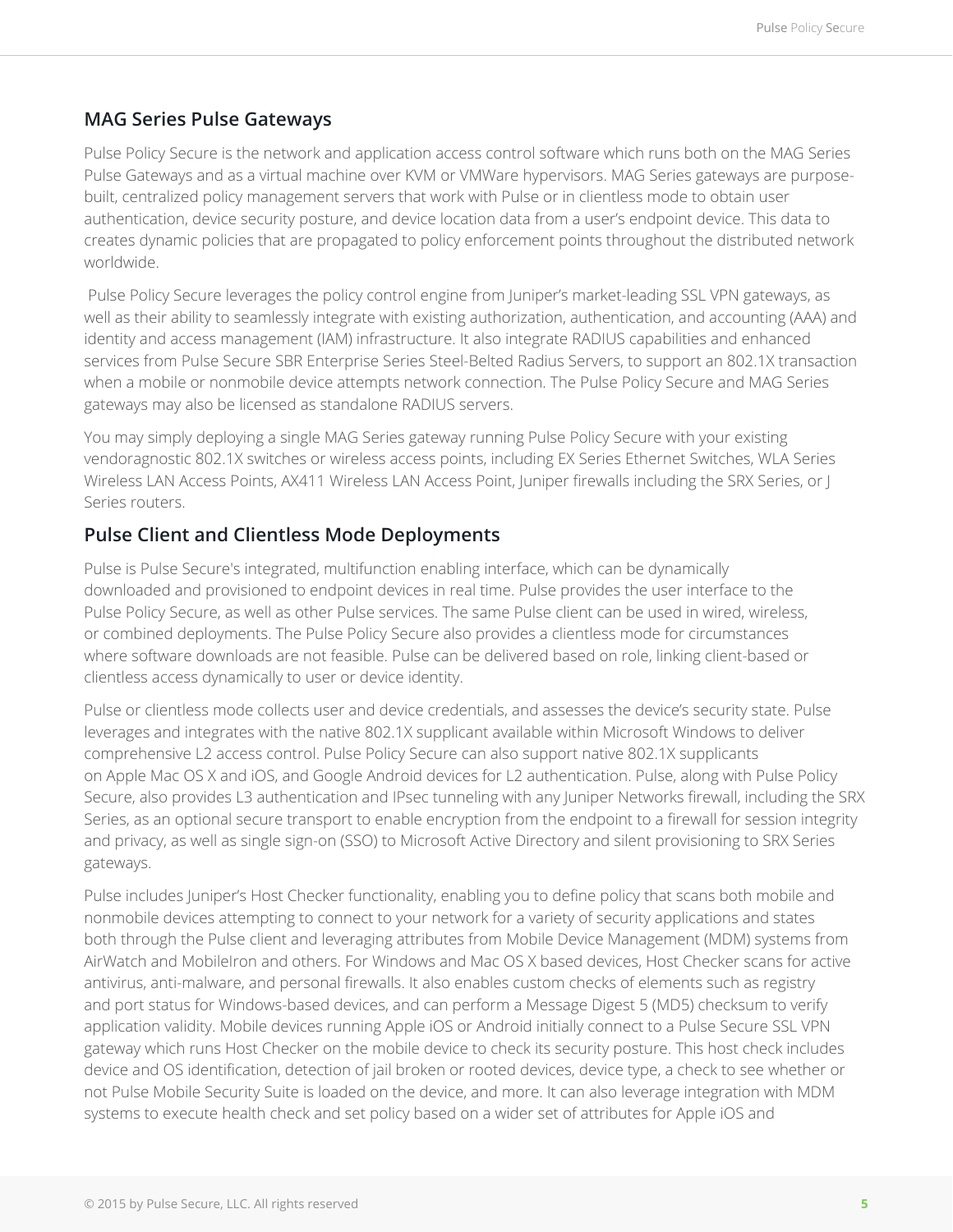Android-based devices. If the mobile device passes the host check and the user is authenticated, appropriate network access is granted. At that time, the user's session information is shared between the Juniper SSL VPN gateways and the Pulse Policy Secure via the TNC IFMAP protocol. Pulse then pushes the appropriate access policies for the user and mobile device to deployed Juniper firewalls such as the SRX Series gateways.

Pulse and Host Checker can also assess a Windows endpoint during machine authentication, mapping the device to a different role and placing it into remediation based on assessment results. Pulse Policy Secure deployment is simplified through predefined Host Checker policies, as well as the automatic monitoring of antivirus and antispyware signatures and patches for the latest definition files for posture assessment. Network access is also directly tied to the presence or absence of specific, defined operating systems, application patches, and "hot fixes." Role-based, predefined patch management checks are conducted according to the severity level of the vulnerability.

Pulse also integrates dynamic antispyware/anti-malware protection for Microsoft Windows endpoint devices that attempt network access, scanning device memory, registry and load points, and preauthentication for spyware and keyloggers.

 Pulse supports L2 and L3 authentication and device integrity assessments for devices running Microsoft Windows 7 Enterprise, Windows Vista (32- and 64-bit), and Windows XP operating systems. It also supports devices running Apple Mac OS X 10.6 (or higher) operating system software, and devices running Apple iOS or Google Android.

### **Policy Enforcement Points (PEPs)**

Pulse Policy Secure enforcement points include any 802.1X compatible wireless access point or switch, virtual and physical This includes the Juniper Networks EX2200, EX3200, and EX4200 Ethernet Switches, as well as the EX8200 line of Ethernet switches. It also includes the WLA Series and AX411 WLAN access points; any Juniper Networks firewall platform, including the SRX Series gateways; J Series Services Routers (running up to Juniper Networks Junos operating system 10.4); and Juniper standalone IDP Series appliances.

Juniper Networks firewall products, including the SRX Series, can act as L3 through L7 overlay enforcement points for the Pulse Policy Secure. For organizations desiring L2 port-based enforcement, support for vendoragnostic 802.1X switches and wireless access points by the Pulse Policy Secure enables them to quickly realize the benefits of NAC without requiring a hardware overhaul. Also, Pulse Policy Secure supports branch SRX Series gateways, including the Juniper Networks SRX100, SRX110, SRX210, SRX220, SRX 240, SRX650 and virtual appliances such as Firefly Perimeter Services Gateways as 802.1X RADIUS clients, saving cost as well as providing 802.1X support for branch offices.

The EX Series switches<sup>3</sup> can allow you to manage security and access control policies from a centralized MAG Series running Pulse Policy Secure. Whenever a device completes 802.1X or MAC authentication, Pulse Policy Secure will push a user/role-based authentication table entry to the EX Series switches, which will dynamically provision an access control list (ACL) to the switch port for that particular device. This alleviates the need for administrators to create hundreds of ACLs statically on individual switches, saving time and cost. Pulse Policy Secure and EX Series switches also allow centralized management for Web authentication. When a user connects to an EX Series switch port that has been enabled for Web authentication, the EX Series switch will perform a URL redirect to a MAG Series gateway running Pulse Policy Secure, which will return a captive portal authentication page to the user. And, with Pulse Policy Secure and EX Series

4 Only for SRX Series gateways running Junos OS 12.1 or higher

<sup>3</sup> Running Junos OS 12.2 or higher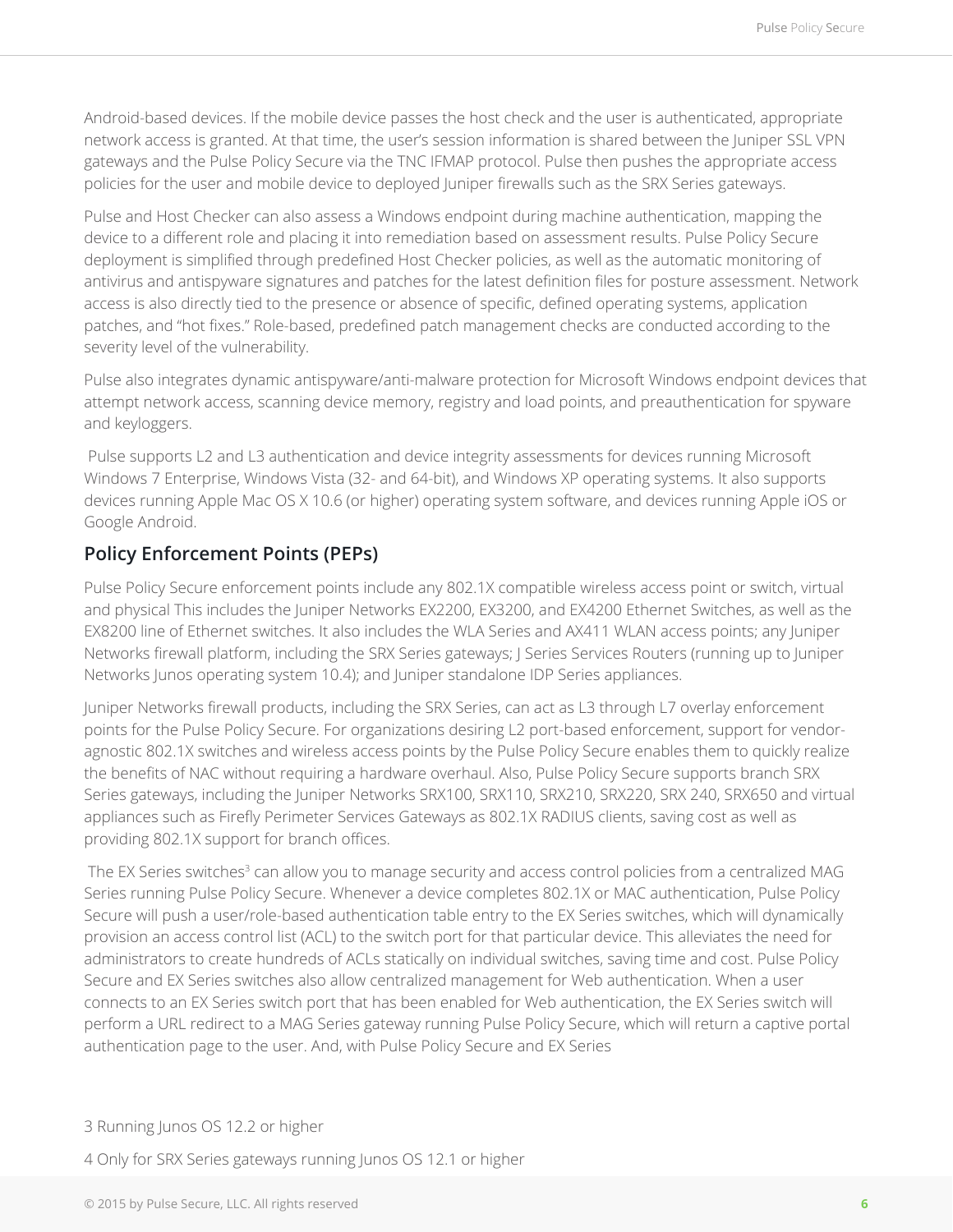switches, administrators no longer need to pre-provision switch ports to be dedicated for a specific purpose. Instead, all EX Series switch ports are configured with a shared policy, and the combination of Pulse Policy Secure and the EX Series switch tailors authentication and access to whatever or whoever is attaching to the port, significantly increasing usability and simplifying administration. Also, EX Series switches can apply quality of service (QoS) policies or mirror user traffic to a central location for logging, monitoring, or threat detection with IPS.

J Series routers may also serve as L2 policy enforcement points.

(J Series routers running Junos OS 10.4 or earlier may also serve as L3 enforcement points for the Pulse Policy Secure.)

With SRX Series gateways with intrusion prevention system delivering coordinated threat control, and standalone IDP Series appliances serving as role-based, application-level policy enforcement points, the Pulse Policy Secure delivers granular identity- and role-based, access control to, and visibility into the application layer within your network. Also, Pulse Policy Secure coupled with SRX Series gateways enables user rolebased AppSecure policies. Pulse Policy Secure and the SRX Series<sup>4</sup> enable the configuration of applicationaware firewall policies based on an authenticated user's role in the Pulse Policy Secure, empowering deployed SRX Series gateways to utilize the user's role information for the application of granular policies for application access based on a specific user's identity.

Many Juniper Networks firewalls also support Unified Threat Management (UTM) capabilities, including IPS functionality, network-based antivirus, antispam, anti-adware, antiphishing, and URL filtering capabilities. This functionality can be dynamically leveraged as part of the Pulse Policy Secure to enforce and unify access control and security policies on a per user and per session basis, delivering comprehensive network access and threat control. Pulse Policy Secure enforcement points, including the SRX Series gateways, may also be implemented in transparent mode, which requires no rework of routing and policies or changes to the network infrastructure. They may also be set up in audit mode to determine policy compliance without enforcement, enabling you and your users to ease into network access control (NAC).

# Features and Benefits

Pulse Policy Secure is self-administering—intelligently quarantining noncompliant users and devices, and delivering extended remediation capabilities. It also provides automatic remediation for noncompliant devices, many times without user intervention or other assistance.

#### **Table 1: Advanced Network and Application Protection**

| Feature                                      | <b>Feature Description</b>                                                                                                                                                                                                                                                                                     | <b>Benefits</b>                                                                                                                                                                                                                                                                                                                                                               |
|----------------------------------------------|----------------------------------------------------------------------------------------------------------------------------------------------------------------------------------------------------------------------------------------------------------------------------------------------------------------|-------------------------------------------------------------------------------------------------------------------------------------------------------------------------------------------------------------------------------------------------------------------------------------------------------------------------------------------------------------------------------|
| Role-based, application-level<br>enforcement | Leveraging SRX Series gateways as en-<br>$\bullet$<br>forcement points enables application-spe-<br>cific policy rules to be enforced via any<br>level of policy granularity.<br>Policies can also be defined to control<br>$\bullet$<br>time-of-day and bandwidth restrictions per<br>application or per role. | Enables access control and security<br>$\bullet$<br>policies to be applied to the applica-<br>tion level, granularly protecting your<br>network, applications, and data.<br>Ensures that users adhere to ap-<br>$\bullet$<br>plication usage policies, controlling<br>access to applications such as instant<br>messaging, peer-to-peer, and other<br>corporate applications. |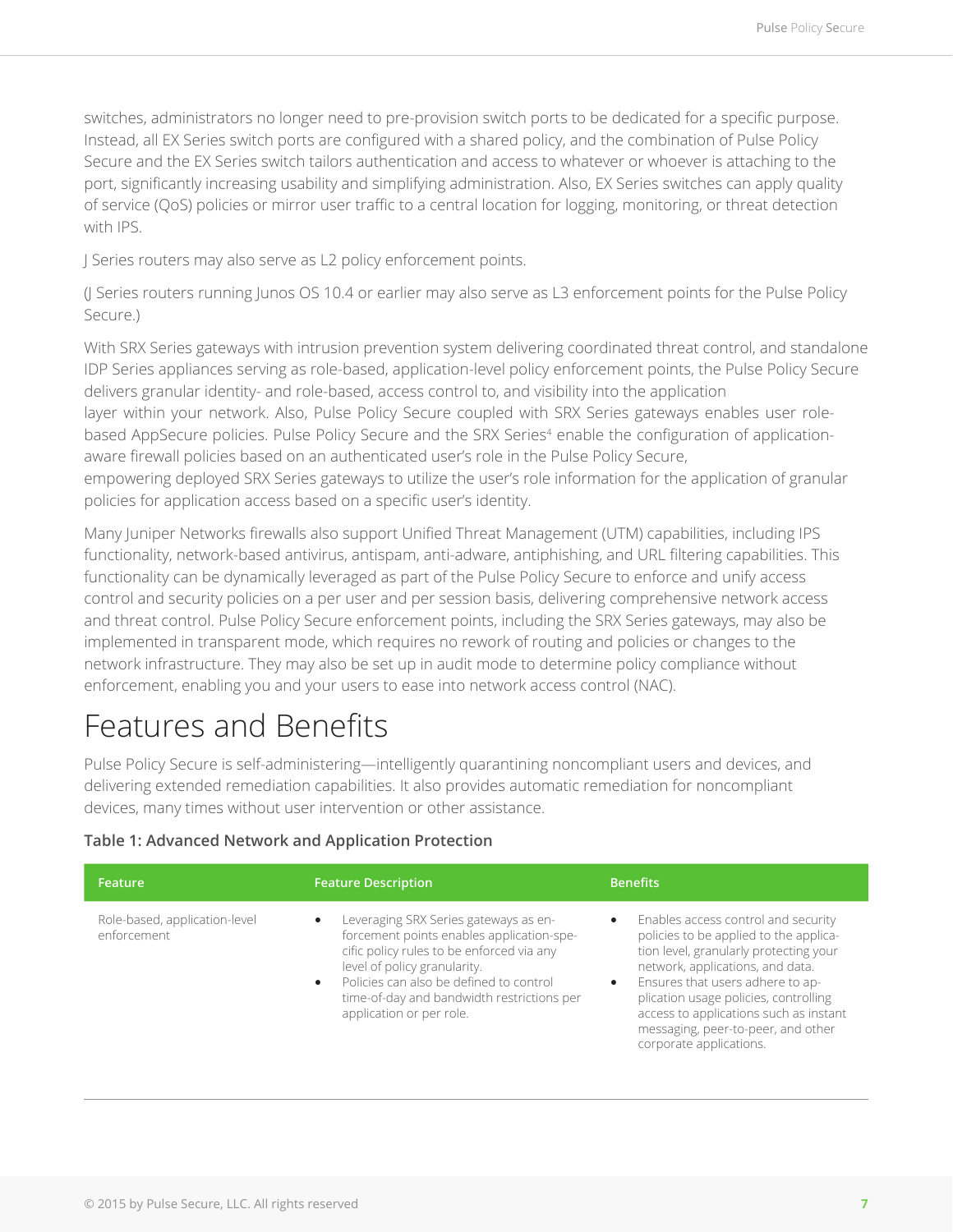| <b>Feature</b>                                                     | <b>Feature Description</b>                                                                                                                                                                                                                                                                                                                                                                                                                                                                                                                                               | <b>Benefits</b>                                                                                                                                                                                                                                                        |
|--------------------------------------------------------------------|--------------------------------------------------------------------------------------------------------------------------------------------------------------------------------------------------------------------------------------------------------------------------------------------------------------------------------------------------------------------------------------------------------------------------------------------------------------------------------------------------------------------------------------------------------------------------|------------------------------------------------------------------------------------------------------------------------------------------------------------------------------------------------------------------------------------------------------------------------|
| Automated patch assessment<br>checks and remediation<br>(optional) | Can tie access directly to the presence or<br>$\bullet$<br>absence of specific hot fixes for defined<br>operating systems and applications, and<br>performs role-based, predefined patch<br>management checks according to the<br>severity level of vulnerabilities.<br>Installed Systems Management Server<br>$\bullet$<br>(SMS) and/or System Center Configuration<br>Manager (SCCM) 2007 can be leveraged<br>to automatically check for patch updates,<br>quarantining, remediating, and providing<br>authorized network access once a device<br>has been remediated. | Enables enhanced, granular end-<br>$\bullet$<br>point device health and security state<br>assessments.<br>Minimizes user interaction and down-<br>time through automatic remediation<br>and management of patches for end-<br>point devices, reducing help desk calls. |
| Coordinated threat control (CTC)                                   | Leverages robust features and capabilities<br>of the SRX Series gateways for data center<br>and branch, as well as the IDP Series<br>appliances to deliver broad L2 through L7<br>visibility into application traffic, isolating<br>a threat down to the user or device level,<br>and employing specific, configurable policy<br>action against the offending user or device.                                                                                                                                                                                            | Addresses and mitigates network<br>$\bullet$<br>insider threats quickly and simply.<br>Minimizes network and user down-<br>$\bullet$<br>time                                                                                                                           |
| Captive portal                                                     | If a user attempts unauthorized network<br>access via a Web browser, administrators<br>have an option to redirect the user to a<br>Pulse Policy Secure-enabled MAG Series<br>gateway for authentication.<br>Once the user logs into the MAG Series<br>$\bullet$<br>gateway with appropriate credentials,<br>Pulse Policy Secure and the MAG Series<br>will redirect the Web browser back to the<br>original resource from which it had been<br>redirected.                                                                                                               | Provides network access control for<br>$\bullet$<br>guests and contractors.                                                                                                                                                                                            |

The Pulse Policy Secure correlates user identity and role information to network and application security and usage. With the Pulse Policy Secure, you will know who is accessing your network and applications, when your network and applications are being accessed, what is being accessed, and where the user has been on your network.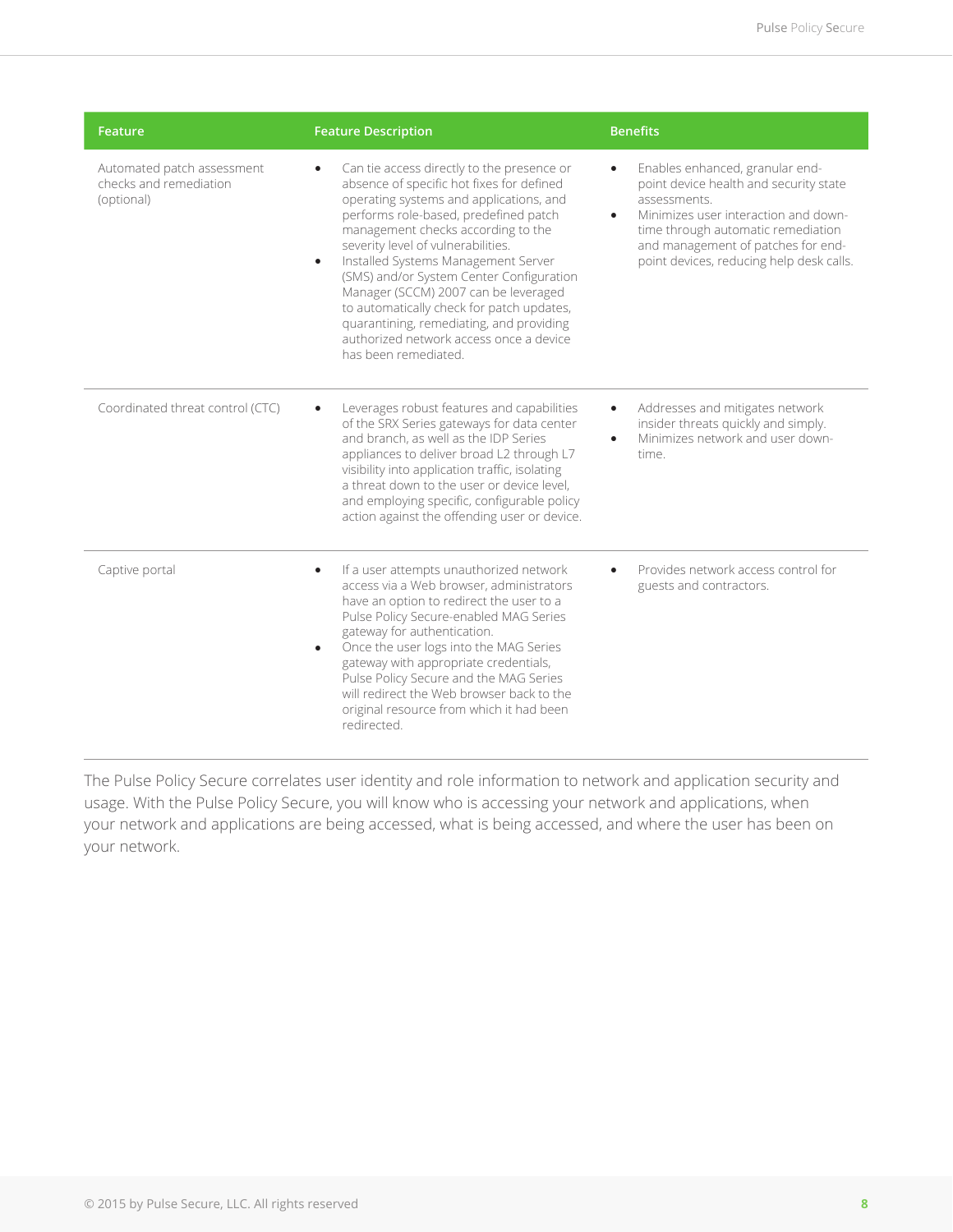| Feature                                       | <b>Feature Description</b>                                                                                                                                                                                                                                                                                                                                                                                                                                                                                                                                                                                                                                                                                                                                                                                                                                                                                                                                                                                                                                                        | <b>Benefits</b>                                                                                                                                       |
|-----------------------------------------------|-----------------------------------------------------------------------------------------------------------------------------------------------------------------------------------------------------------------------------------------------------------------------------------------------------------------------------------------------------------------------------------------------------------------------------------------------------------------------------------------------------------------------------------------------------------------------------------------------------------------------------------------------------------------------------------------------------------------------------------------------------------------------------------------------------------------------------------------------------------------------------------------------------------------------------------------------------------------------------------------------------------------------------------------------------------------------------------|-------------------------------------------------------------------------------------------------------------------------------------------------------|
| Federation                                    | Federation of user sessions between the<br>$\bullet$<br>Pulse Connect Secure (SSL VPN) and the<br>Pulse Policy Secure, both running on MAG<br>Series gateways, enables seamless<br>provisioning of remote access user<br>sessions into LAN access user sessions<br>upon login, or alternatively LAN access<br>user sessions into remote access user<br>sessions at login.<br>Allows a remote access user connected<br>$\bullet$<br>via SSL VPN to a MAG Series gateway with<br>the Pulse Connect Secure to be granted<br>seamless access to the LAN and its<br>protected resources through a MAG Se-<br>ries gateway running Pulse Policy Secure,<br>without needing to reauthenticate.<br>Users authenticated to one Pulse Policy<br>$\bullet$<br>Secure-enabled MAG Series gate-way<br>may, if authorized, access resources<br>protected by another Pulse Policy Secure-<br>enabled MAG Series gateway, enabling<br>"follow-me" policies.<br>Pulse Policy Secure leverages the TCG's<br>$\bullet$<br>Trusted Network Connect standard IF-<br>MAP protocol to enable federation. | Offers a consistent user access<br>experience.<br>Enables location awareness and<br>session migration capabilities in Pulse.                          |
| Identity-enabled firewalls                    | Combines identity-aware capabilities of<br>$\bullet$<br>Pulse Policy Secure with the robust<br>networking and security services of the SRX<br>Series Services Gateways5, en-abling SRX<br>Series gateways to be employed as policy<br>enforcement points                                                                                                                                                                                                                                                                                                                                                                                                                                                                                                                                                                                                                                                                                                                                                                                                                          | Drastically increases scalability for<br>data center environments and branch<br>offices alike                                                         |
| User role-based AppSecure<br>policies         | Configures application-aware firewall<br>$\bullet$<br>policies in SRX Series gateways based on<br>the role of an authenticated user to Pulse<br>Policy Secure.<br>Empowers deployed SRX Series gateways<br>$\bullet$<br>to utilize user role information to apply<br>granular policies for application access<br>based on a specific user's identity.                                                                                                                                                                                                                                                                                                                                                                                                                                                                                                                                                                                                                                                                                                                             | Adds identity-awareness to applica-<br>tion-aware firewall policies, delivering<br>finer access control granularity                                   |
| Mobile Device Management<br>(MDM) Integration | Allows for policy based on mobile device<br>attributes and state collected from 3rd<br>party MDM vendors such as MobileIron<br>AirWatch solutions.<br>Enables virtually transparent deployment<br>$\bullet$<br>of fully configured Pulse Clients for simpli-<br>fied mobile SSL VPN connectivity<br>Consolidates mobile device and policy<br>management controls reducing operation-<br>al complexity                                                                                                                                                                                                                                                                                                                                                                                                                                                                                                                                                                                                                                                                             | Reduces complexity and increases pol-<br>icy intelligence to simplify and secure<br>BYOD efforts (Bring Your Own Device)<br>for both IT and end-users |

### **Table 2: Identity-Enabled Network and Application Control, Visibility, and Monitoring**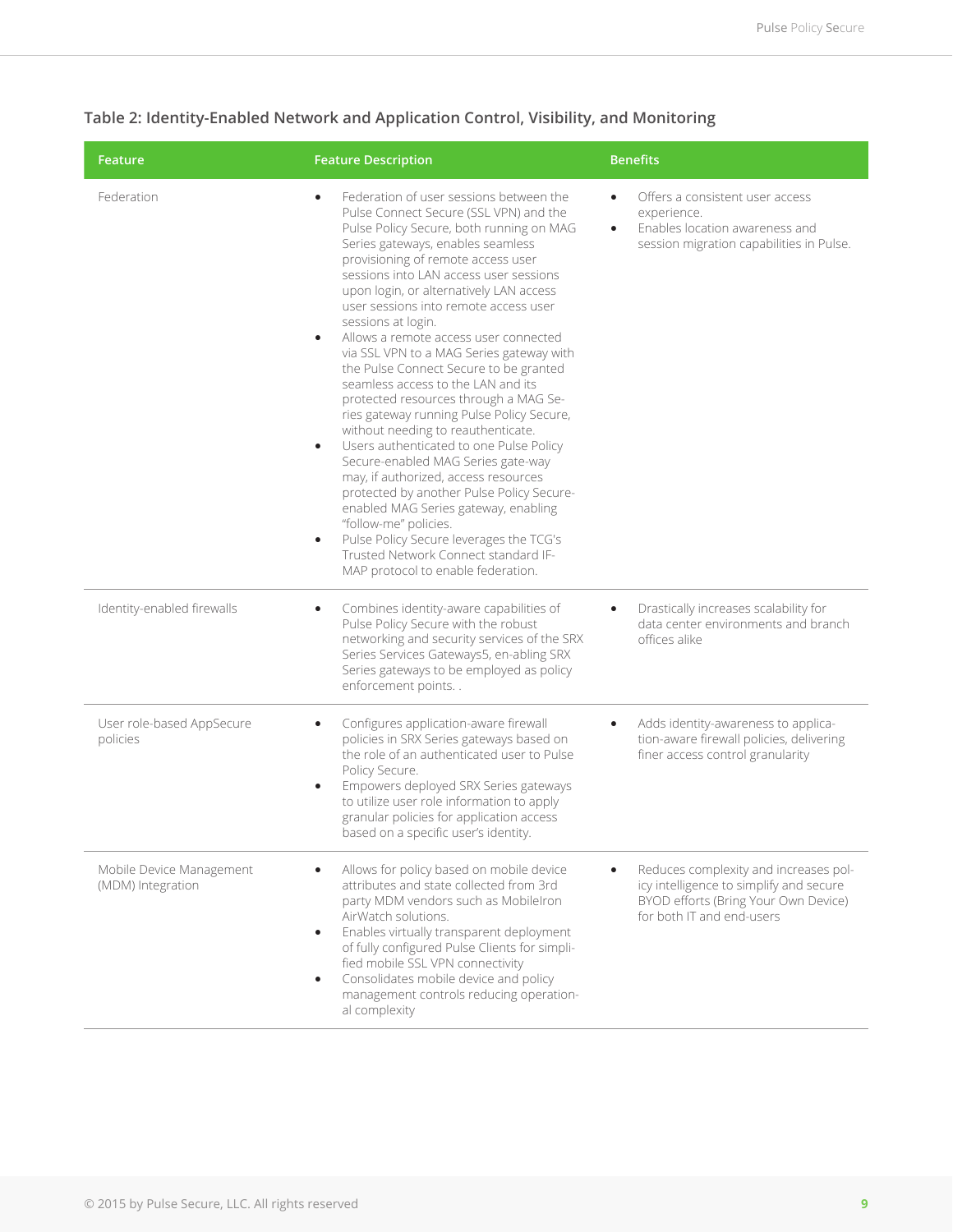The Pulse Policy Secure provides standards-based, vendor-agnostic access control and seamless support for existing, heterogeneous network environments. It leverages industry standards that include RADIUS, IPsec, and innovative, open standards such as the TNC's standards for network access control and network security. Pulse Policy Secure has been built on industryleading products, including the policy engine, AAA, and Host Checker capabilities of SA Series SSL VPN Appliances, as well as the RADIUS capabilities from SBR Enterprise Series Steel-Belted Radius Servers.

| Table 3: Standards-Based, Interoperable Access Control |  |  |
|--------------------------------------------------------|--|--|
|--------------------------------------------------------|--|--|

| Feature                                                                                                                 | <b>Feature Description</b>                                                                                                                                                                                                                                                                                                                                                                                                                                                                                                                                                                                                                                                                                                                                                                                                                                                                                                                               | <b>Benefits</b>                                                                                                                                                                                                                                                                                                                                                                                                                                                      |
|-------------------------------------------------------------------------------------------------------------------------|----------------------------------------------------------------------------------------------------------------------------------------------------------------------------------------------------------------------------------------------------------------------------------------------------------------------------------------------------------------------------------------------------------------------------------------------------------------------------------------------------------------------------------------------------------------------------------------------------------------------------------------------------------------------------------------------------------------------------------------------------------------------------------------------------------------------------------------------------------------------------------------------------------------------------------------------------------|----------------------------------------------------------------------------------------------------------------------------------------------------------------------------------------------------------------------------------------------------------------------------------------------------------------------------------------------------------------------------------------------------------------------------------------------------------------------|
| TNC open standards support,<br>including IF-MAP support and<br>Windows SOH and embedded<br>NAP Agent support (optional) | Adopts and provides strong support for<br>$\bullet$<br>the TCG's TNC open standards for network<br>access control and security.<br>Adopts the TNC's open standard IF-MAP,<br>$\bullet$<br>enabling integration with third-party<br>network and security devices, including<br>devices that collect and (through IF-MAP)<br>share information on the state and status<br>of a network, user, or device.<br>Pulse Policy Secure-enabled MAG<br>$\bullet$<br>Series gateways can serve as Metadata<br>Access Point (MAP) servers, enabling<br>collected data to be used in formulating<br>policies and appropriate access actions.<br>Through the TNC SOH standard, leverages<br>$\bullet$<br>preinstalled Microsoft Windows 8.1, Win-<br>dows 8, Windows RT, Windows 7, Windows<br>Vista, and XP SP3 clients for access control<br>with the Pulse Policy Secure, al-lowing use<br>of the Windows Security Center (WSC) SOH<br>in access control decisions. | Empowers organizations to select end-<br>$\bullet$<br>point and network security solutions<br>that meet their needs without concern<br>for interoperability.<br>Enables ease of deployment, leading<br>$\bullet$<br>to faster ROI.<br>Integrates existing, third-party network<br>$\bullet$<br>and security devices into the access<br>control platform.<br>Streamlines client deployment,<br>$\bullet$<br>simplifying access control rollout and<br>implementation. |
| EX Series switch interoperability                                                                                       | EX2200, EX3200, EX4200, and EX8200<br>$\bullet$<br>switches interoperate with and serve as<br>enforcement points for the Pulse Policy<br>Secure-using standards-based 802.1X<br>port-level access control and L2 through<br>L4 policy enforcement.<br>When deployed with Pulse Policy Secure<br>$\bullet$<br>enabled MAG Series gateways, EX Series<br>switches can orchestrate policies and<br>dynamically provision ACLs in con-junction<br>with Pulse Policy Secure, allow and manage<br>Web authentication via Pulse Policy Secure,<br>configure all EX Series switch ports with a<br>shared policy with tailored authentication<br>and access to whatever or whoever is<br>attaching to the port, and enforce user-<br>based QoS policies or mirror user traffic to<br>a central location for logging, monitoring,<br>or threat detection.                                                                                                          | Delivers a complete, standards-based,<br>$\bullet$<br>best-in-class access control solution,<br>allowing organizations to enjoy val-<br>ueadded features and economies of<br>scale for support and service.                                                                                                                                                                                                                                                          |

Pulse Policy Secure enables organizations to begin controlling network and application access quickly and simply. Organizations are encouraged to initiate network access control with the Pulse Policy Secure in a phased approach, beginning with a small deployment and growing to support hundreds of thousands of concurrent users through its unparalleled scalability.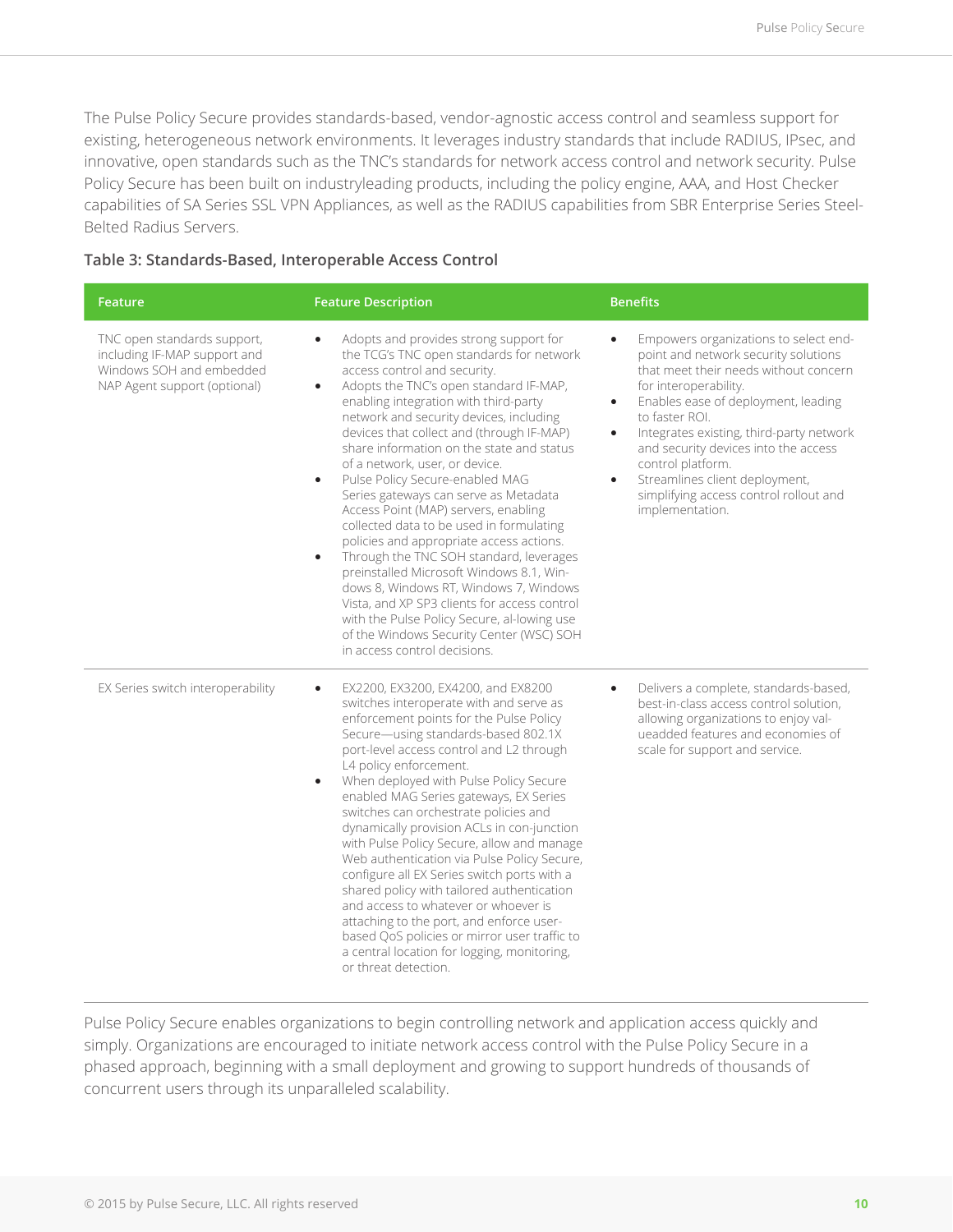### **Table 4: Simple, Flexible Deployment**

| Feature                       | <b>Feature Description</b>                                                                                                                                                                                                                                                                                                                                                                                                                                                                                                                                                                                                                                                       | <b>Benefits</b>                                                                                                                                                                                                                                                                                                                                                     |
|-------------------------------|----------------------------------------------------------------------------------------------------------------------------------------------------------------------------------------------------------------------------------------------------------------------------------------------------------------------------------------------------------------------------------------------------------------------------------------------------------------------------------------------------------------------------------------------------------------------------------------------------------------------------------------------------------------------------------|---------------------------------------------------------------------------------------------------------------------------------------------------------------------------------------------------------------------------------------------------------------------------------------------------------------------------------------------------------------------|
| Guest access support          | Onetime guest user accounts are available.<br>Guest user accounts may also be provi-<br>$\bullet$<br>sioned with a predefined timeout period.<br>Administrators control the maximum time<br>$\bullet$<br>duration allowed.<br>Reception and other nontechnical enter-<br>$\bullet$<br>prise employees can host/provision secure<br>guest user accounts dynamically through<br>easy-to-use guest user account manage-<br>ment.<br>Bulk account creation can be used to cre-<br>$\bullet$<br>ate a large number of guest user accounts.<br>The ability to send guest user credentials<br>$\bullet$<br>via e-mail to an expected guest user sim-<br>plifies guest account creation. | Enhances and simplifies an orga-<br>nization's ability to provide secure,<br>differentiated guest user access to its<br>network and resources.                                                                                                                                                                                                                      |
| Centralized policy management | Common configuration templates can be<br>$\bullet$<br>shared between the Pulse Connect<br>Secure (remote access control) and the<br>Pulse Policy Secure (network access<br>control) deployments using Pulse Secure<br>Network and Security Manager.<br>NSM also provides a single management<br>$\bullet$<br>server that can configure key components<br>of a Pulse Policy Secure deployment.                                                                                                                                                                                                                                                                                    | Saves administrative time and cost,<br>and offers a consistent user and ad-<br>ministrative experience by delivering<br>common remote and local access<br>control policy implementation and<br>enforcement across a distributed<br>enterprise.<br>Makes possible and simplifies enter-<br>$\bullet$<br>prise-wide deployment of uniform<br>access control policies. |
| Common access licensing       | Only requires user licenses (with appropri-<br>٠<br>ate MAG Series gateways) to initiate access<br>control.<br>User licenses can either be used for<br>$\bullet$<br>concurrent user sessions with the Pulse<br>Policy Secure or the Pulse Connect Secure.                                                                                                                                                                                                                                                                                                                                                                                                                        | Simplifies the product licensing model<br>$\bullet$<br>that can be used across NAC and SSL<br>VPN deployments.<br>Note: Please see the Ordering Infor-<br>mation section for the new common<br>access license SKUs that can now be<br>used for the Pulse Policy Secure and<br>Pulse Connect Secure.                                                                 |
| Wizard-based configuration    | An optional, step by step configura-<br>$\bullet$<br>tion wizard to aid administrators in the<br>configuration of five of the most common<br>deployment scenarios, including:<br>-- System setup<br>-- RADIUS configuration<br>-- Guest user management<br>-- L2 enforcement<br>-- L3 enforcement<br>Tasks for a given deployment scenario<br>$\bullet$<br>are arranged in a well-defined, dependent<br>order.<br>Wizard-based configuration admin UI nav-<br>igates to the corresponding configuration<br>screen when the administrator clicks on a<br>particular task.                                                                                                         | Aids administrators in navigating and<br>٠<br>familiarizing themselves with con-<br>figuration tasks in the Pulse Policy<br>Secure admin UI.                                                                                                                                                                                                                        |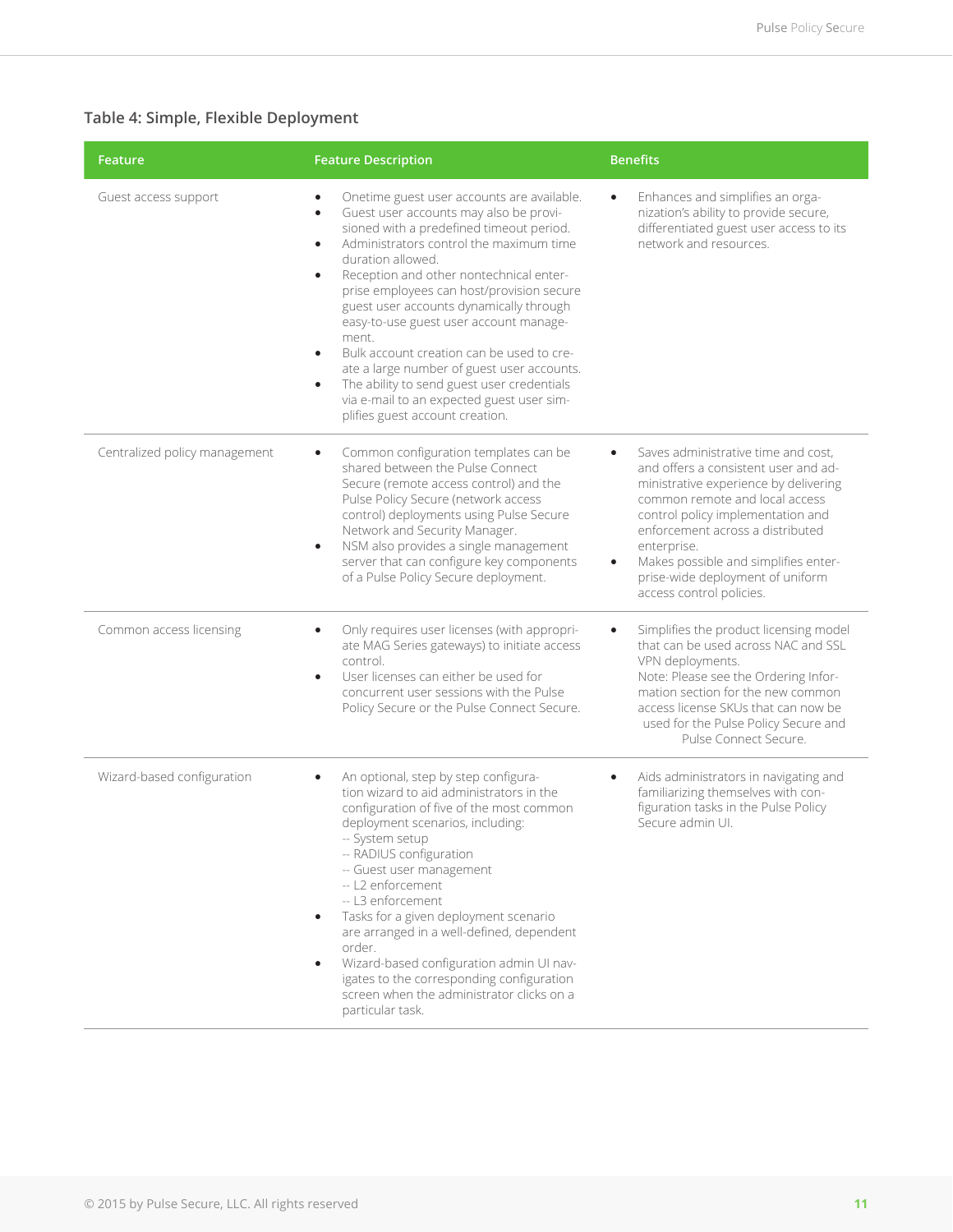| Feature                                                | <b>Feature Description</b>                                                                                                                                                                                                                                                                                                                                                                                                                                                                            | <b>Benefits</b>                                                                                                                                                                                                                                                                                                                             |
|--------------------------------------------------------|-------------------------------------------------------------------------------------------------------------------------------------------------------------------------------------------------------------------------------------------------------------------------------------------------------------------------------------------------------------------------------------------------------------------------------------------------------------------------------------------------------|---------------------------------------------------------------------------------------------------------------------------------------------------------------------------------------------------------------------------------------------------------------------------------------------------------------------------------------------|
| Dynamic authentication policy                          | Leverages an organization's existing<br>investment in directories, Public Key<br>Infrastructure (PKI), and strong authenti-<br>cation.<br>Supports 802.1X, RADIUS, Lightweight<br>$\bullet$<br>Directory Access Protocol (LDAP),<br>Microsoft Active Directory, SQL (Oracle),<br>RSA Authentication Manager, Network In-<br>formation Service (NIS), certificate servers<br>(digital certificates/PKI), local login/<br>password, CA SiteMinder, RSA ClearTrust,<br>Oblix (Oracle), and RADIUS Proxy. | Saves time and expense by leverag-<br>ing and interfacing with existing AAA<br>infrastructures.<br>Establishes a dynamic authentication<br>$\bullet$<br>policy for each user session.<br>Enables support-through RADIUS<br>$\bullet$<br>proxy-for deployments where certain<br>authentications are supported by a<br>backend RADIUS server. |
| Dynamic addressing of<br>unmanageable endpoint devices | · Employs media access control (MAC)<br>address authentication via RADIUS, in<br>combination with MAC address whitelist-<br>ing and blacklisting; or, leverages existing<br>policy and profile stores (through LDAP<br>interfaces) or asset discovery or profiling<br>solutions for role- and resourcebased<br>access control of unmanageable devices<br>such as networked printers, cash registers,<br>bar code scanners, VoIP handsets, etc.                                                        | Enhances network and application<br>$\bullet$<br>protection.<br>Makes it simpler and faster for<br>$\bullet$<br>organizations to deploy access control<br>across their entire network regardless<br>of device manageability.<br>Saves time and cost.                                                                                        |
| Pulse/Pulse Policy Secure<br>localization              | Provides localized UI, online help, installer,<br>and documentation for Pulse,<br>supporting the following languages:<br>-- Chinese (Simplified)<br>-- Chinese(Traditional)<br>-- English<br>-- French<br>-- German<br>-- Japanese<br>-- Korean<br>-- Spanish                                                                                                                                                                                                                                         | Enables organizations to effectively<br>deploy Pulse and the Pulse Policy<br>Secure worldwide.                                                                                                                                                                                                                                              |
| Granular auditing and logging                          | Provides fine-grained auditing and logging<br>capabilities, including access to the Pulse<br>Policy Secure RADIUS diagnostic log files,<br>delivered in a clear, easy to under-stand<br>format.<br>Captures detailed logging by the roles that<br>users belong to, resources that they are<br>trying to access, and the state of com-<br>pliance of the endpoint and user to the<br>security policies of the network.                                                                                 | Simplifies the diagnosis and repair of<br>$\bullet$<br>network issues that arise.<br>Addresses industry and government<br>$\bullet$<br>regulatory compliance and audits.                                                                                                                                                                    |
| RADIUS only appliance (optional)                       | Optional license enables MAG4610,<br>MAG6610, and MAG6611 gateways to be<br>deployed as RADIUS only appliances, using<br>many of the features and functions found<br>within the SBR Enterprise Series servers as<br>a basis for its AAA and RADIUS capabilities.                                                                                                                                                                                                                                      | Enables an organization to become<br>familiar with the MAG Series gateways<br>and Pulse Policy Secure.<br>Allows an organization to upgrade to<br>$\bullet$<br>a full featured Pulse Policy Secure<br>license at a future date.                                                                                                             |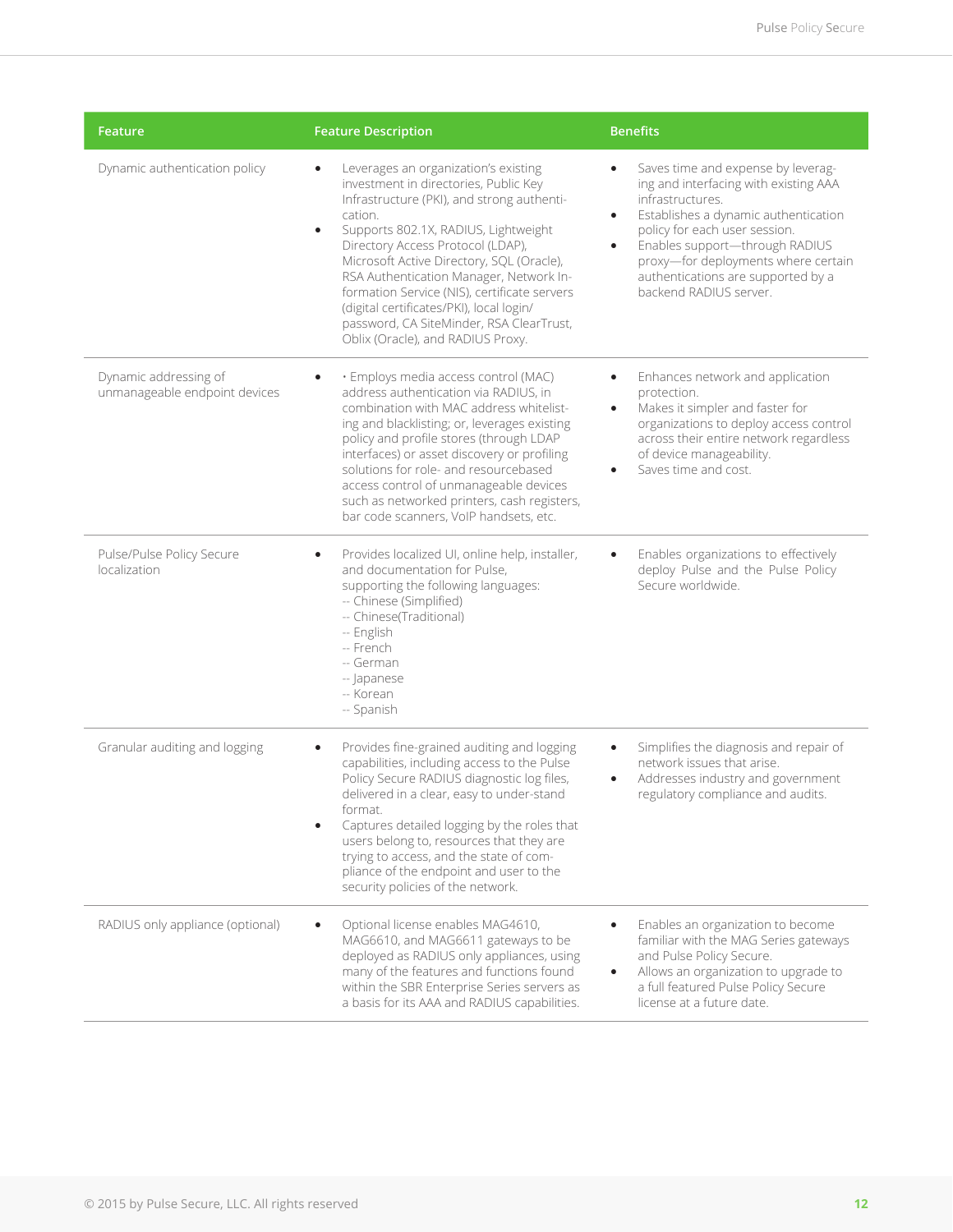# Product Options

There are several licensing options available for the Pulse Policy Secure.

#### **Table 5: Product Licenses and Options**

| <b>Product Licenses</b> | <b>Product License Description</b>                                                                                                                                                                                                                                                                                                                                                                                                                                                                                                                                                                                                                                                                                                                                                                                                                                                                                                                                                                                         | <b>Supported Gateways</b>          |
|-------------------------|----------------------------------------------------------------------------------------------------------------------------------------------------------------------------------------------------------------------------------------------------------------------------------------------------------------------------------------------------------------------------------------------------------------------------------------------------------------------------------------------------------------------------------------------------------------------------------------------------------------------------------------------------------------------------------------------------------------------------------------------------------------------------------------------------------------------------------------------------------------------------------------------------------------------------------------------------------------------------------------------------------------------------|------------------------------------|
| Common access licenses  | With the MAG Series Pulse Gateways, com-<br>$\bullet$<br>mon access licenses are available as user<br>licenses. With common access licensing,<br>licenses can either be used for Pulse Policy<br>Secure user sessions, or Pulse Connect<br>Secure (SSL VPN) user sessions. Please<br>refer to the Ordering Information section<br>for more details.<br>For administrative ease of use, each<br>$\bullet$<br>license enables as many users as specified,<br>and licenses are additive. For example, if a<br>100 user license was originally purchased<br>and the concurrent user count grows<br>over the next year to exceed that amount,<br>simply adding another 100 user license to<br>the system will allow support for up to 200<br>concurrent users. The maximum num-ber<br>of common access licenses for Pulse Policy<br>Secure and Pulse Connect Secure per MAG<br>Series gateway and service module can be<br>found in the MAG Series Pulse Gateways<br>data sheet at<br>https://www.pulsesecure.net/<br>products/ | MAG2600, MAG4610, MAG6610, MAG6611 |
| Enterprise licenses     | Enterprise licenses allow any organization<br>$\bullet$<br>with one or more MAG Series gateways<br>to easily lease user licenses from one<br>gateway to another, as required to adapt<br>to changing organizational needs. The cen-<br>tralized licenses can be either perpetual or<br>subscription licenses. Perpetual licens-<br>es feature a onetime charge; however,<br>maintenance is an additional cost and<br>an additional license is required to allow<br>each MAG Series gateway to participate in<br>leasing.<br>Subscription licenses offer a more flexible<br>$\bullet$<br>and overall valuable option with one, two,<br>or three-year terms. Subscription licensing<br>requires a licensing server, either dedi-<br>cated or partially dedicated. (Please note<br>that the licensing server does require a<br>hardware maintenance contract.)                                                                                                                                                                | MAG2600, MAG4610, MAG6610, MAG6611 |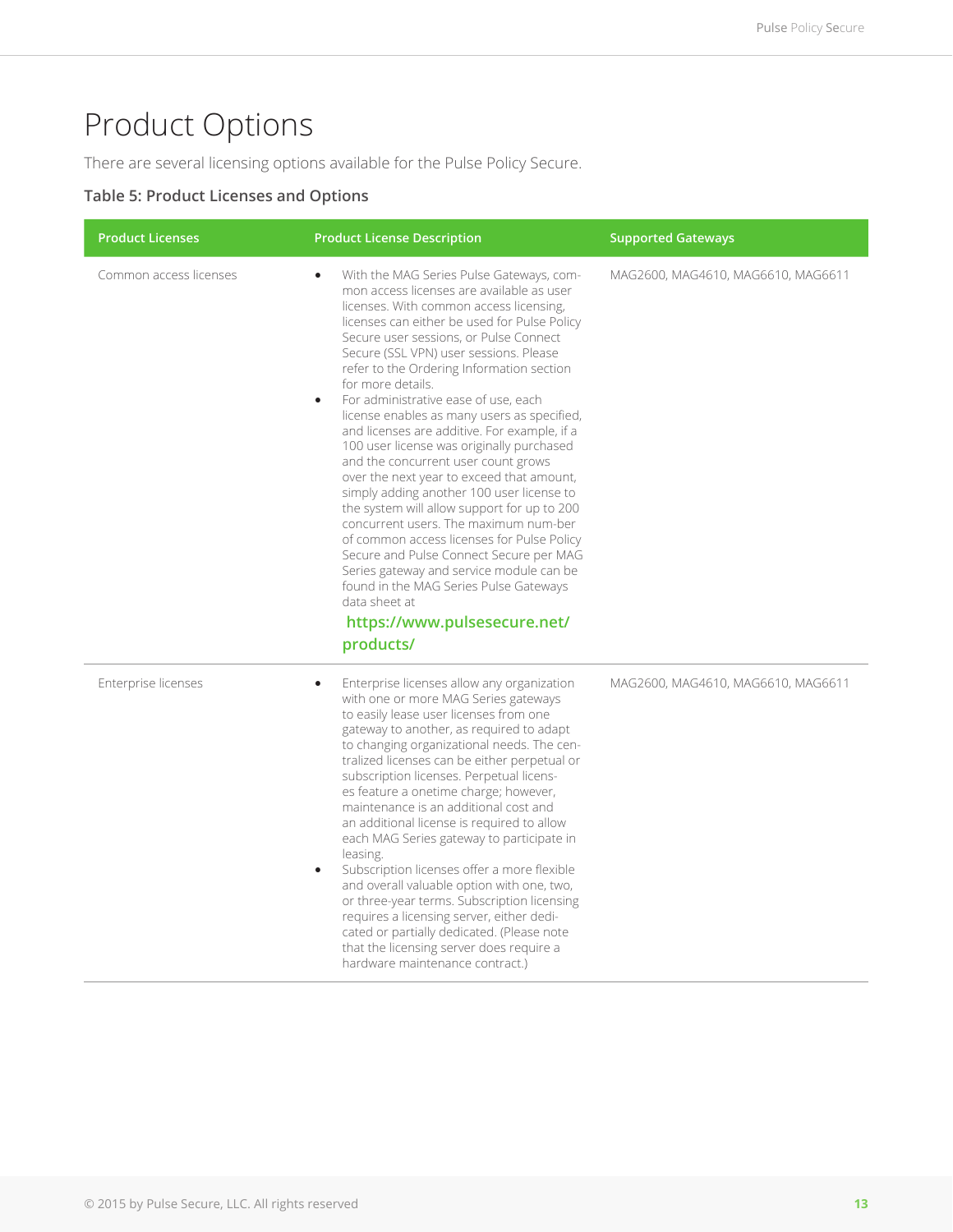| <b>Product Licenses</b>                                    | <b>Product License Description</b>                                                                                                                                                                                                                                                                                                                                                                                                                                                                                                                                                                                                                                                                                                                                                                                               | <b>Supported Gateways</b>          |
|------------------------------------------------------------|----------------------------------------------------------------------------------------------------------------------------------------------------------------------------------------------------------------------------------------------------------------------------------------------------------------------------------------------------------------------------------------------------------------------------------------------------------------------------------------------------------------------------------------------------------------------------------------------------------------------------------------------------------------------------------------------------------------------------------------------------------------------------------------------------------------------------------|------------------------------------|
| Microsoft SOH licenses                                     | The licensing of the System Health Agent<br>$\bullet$<br>(SHA), System Health Verifiers (SHVs), and<br>SOH protocols from Microsoft are ad-<br>dressed, and are all key components that<br>enable the Pulse Policy Secure to<br>support the Microsoft Windows SOH<br>and embedded NAP Agent through the<br>TNC SOH open and standardized protocol,<br>IF-TNCCS-SOH.                                                                                                                                                                                                                                                                                                                                                                                                                                                              | MAG2600, MAG4610, MAG6610, MAG6611 |
| MAP server licenses                                        | Leveraging the TNC's IF-MAP specification,<br>$\bullet$<br>a MAG Series with Pulse Policy Secure (as<br>a standalone or in a cluster) may operate<br>solely as a MAP server with no additional<br>concurrent user licenses.<br>In this mode, the MAG Series with the<br>$\bullet$<br>Pulse Policy Secure must have a MAP<br>server license installed.<br>Mixed MAG Series and MAP server mode<br>$\bullet$<br>is defined as any MAG Series gateway with<br>Pulse Policy Secure that simulta-neously<br>acts as both a MAG Series gateway with the<br>Pulse Policy Secure and as a MAP server,<br>where a concurrent user license has been<br>installed. In this case, the MAP server<br>license is not required on that MAG Series<br>gateway.                                                                                   | MAG4610, MAG6610, MAG6611          |
| <b>Enhanced Endpoint Security</b><br>subscription licenses | Enhanced Endpoint Security enables Pulse<br>$\bullet$<br>Policy Secure to offer antispy-ware/anti-<br>malware functionality to ensure that<br>Microsoft Windows endpoint devices are<br>not running spyware or keyloggers.<br>Devices contaminated by spyware may be<br>$\bullet$<br>quarantined or have restricted end user<br>access based on policy enforcement.<br>Pulse Policy Secure with Enhanced<br>$\bullet$<br>Endpoint Security scans an end-point's<br>memory, registry, and load points for<br>spyware and malware.<br>A base Pulse Policy Secure license<br>$\bullet$<br>includes a free Enhanced Endpoint<br>Security user license for two (2) simulta-<br>neous users, allowing users to "try before<br>they buy."<br>Subscription licenses for additional<br>Enhanced Endpoint Security users are<br>available. | MAG2600, MAG4610, MAG6610, MAG6611 |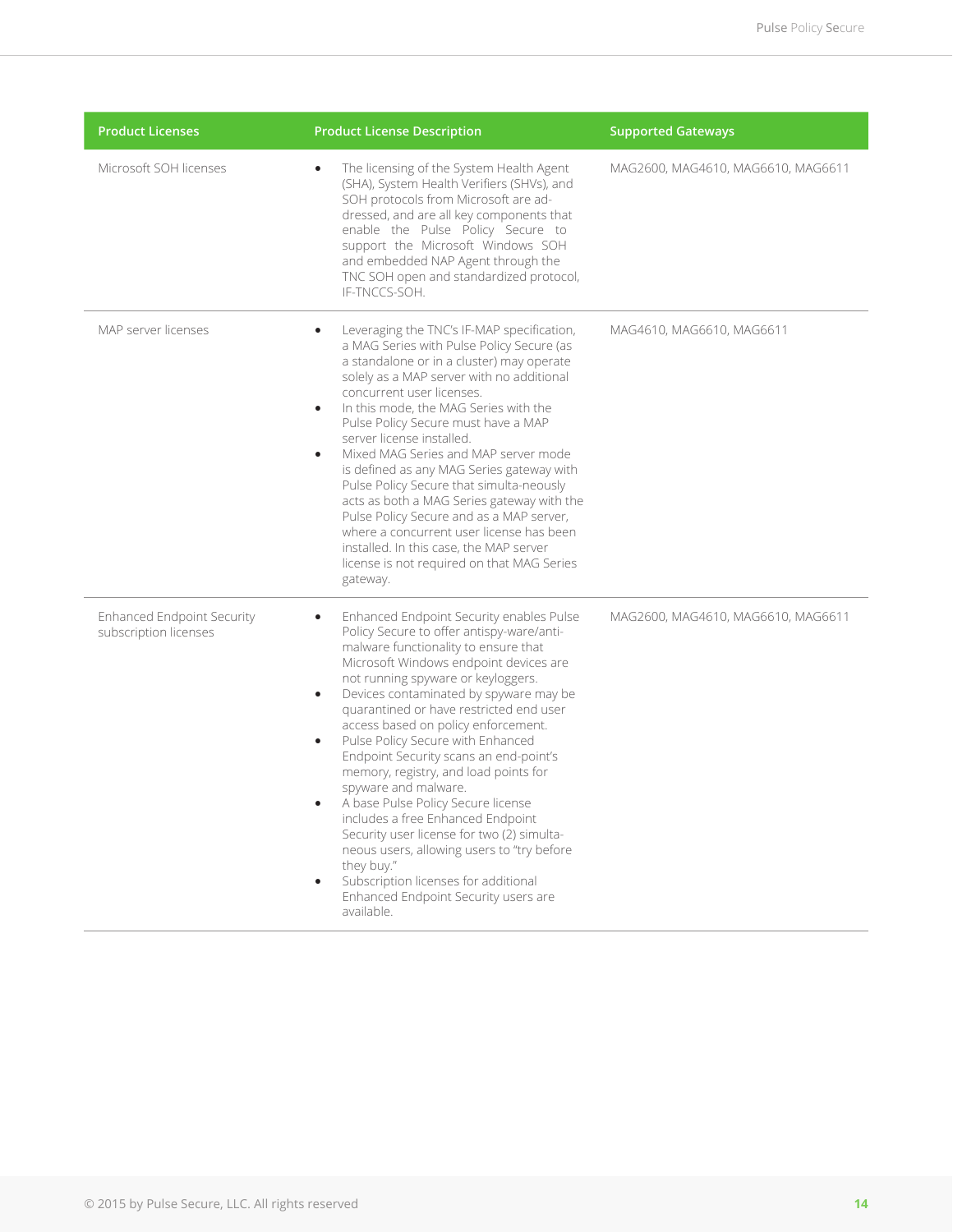| <b>Product Licenses</b>                   | <b>Product License Description</b>                                                                                                                                                                                                                                                                                                                                                                                                                                                                                                                                                                                                                                                                                                                                                                                                                                                                                                                                                                                                                        | <b>Supported Gateways</b>          |
|-------------------------------------------|-----------------------------------------------------------------------------------------------------------------------------------------------------------------------------------------------------------------------------------------------------------------------------------------------------------------------------------------------------------------------------------------------------------------------------------------------------------------------------------------------------------------------------------------------------------------------------------------------------------------------------------------------------------------------------------------------------------------------------------------------------------------------------------------------------------------------------------------------------------------------------------------------------------------------------------------------------------------------------------------------------------------------------------------------------------|------------------------------------|
| SRX Series role-based firewall<br>license | The SRX Series role-based firewall license<br>$\bullet$<br>enables applicationaware firewall policies<br>between the Pulse Policy Secure and the<br>SRX Series Services Gateways.<br>Fully capable without the use of common<br>$\bullet$<br>access licenses, this feature provides a<br>cost-effective solution to secure specific<br>applications within the network (typically<br>the data center) by allowing Pulse Policy<br>Secure (running on a MAG Series<br>gateway) to let its identity-based list of<br>user roles be accessed by the SRX Series.<br>The end user benefits from a seamless<br>$\bullet$<br>experience, unaware that the Pulse Policy<br>Secure exists, thanks to the integrated<br>Windows domain single sign-on (SSO)<br>functionality via Active Directory.                                                                                                                                                                                                                                                                  | MAG2600, MAG4610, MAG6610, MAG6611 |
| Automatic Patch Remediation<br>license    | The Automatic Patch Remediation license<br>$\bullet$<br>combines a MAG Series gateway and Pulse<br>Policy Secure with VMware's<br>(formerly Shavlik) industry-leading asset<br>discovery and broad update capabilities.<br>It provides an additional layer of security<br>$\bullet$<br>and control over unmanaged endpoints.<br>The Automatic Patch Remediation license<br>$\bullet$<br>enables MAG Series gateways to auto-<br>matically scan Windows-based PCs and<br>laptops for security threats, and perform<br>remediation before granting users and<br>their devices full access to the corporate<br>network.<br>It does not require SMS or SCCM for re-<br>$\bullet$<br>mediation, and it addresses the latest op-<br>erating system and software patches from<br>Microsoft, as well as from other vendors<br>such as Adobe Systems, Mozilla Firefox,<br>Apache, RealPlayer, and others.<br>More information is available in the<br>$\bullet$<br>Automatic Patch Remediation License<br>datasheet at<br>https://www.pulsesecure.net/<br>products/ | MAG2600, MAG4610, MAG6610, MAG6611 |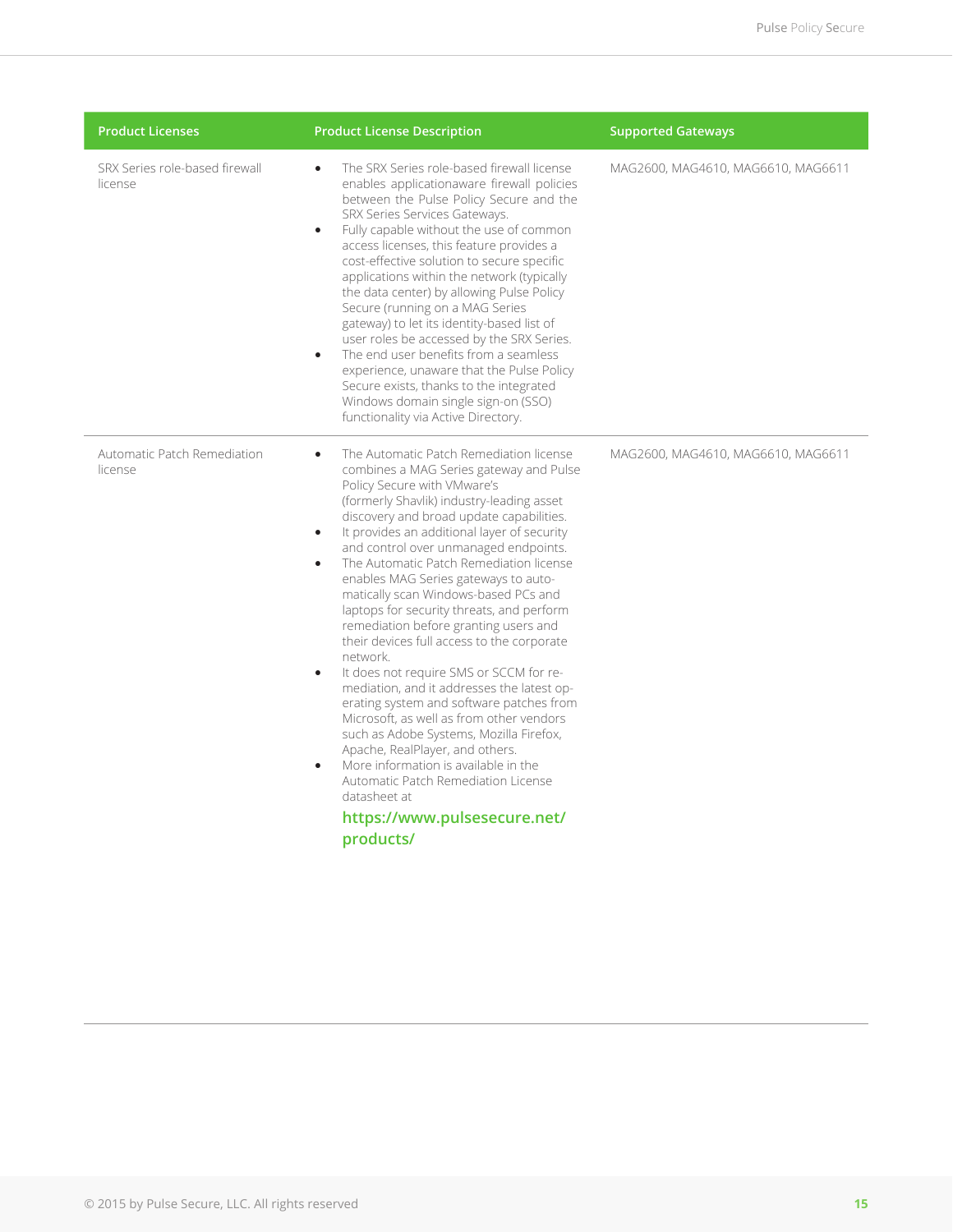| <b>Product Licenses</b> | <b>Product License Description</b>                                                                                                                                                                                                                                                                                                                                                                        | <b>Supported Gateways</b>          |
|-------------------------|-----------------------------------------------------------------------------------------------------------------------------------------------------------------------------------------------------------------------------------------------------------------------------------------------------------------------------------------------------------------------------------------------------------|------------------------------------|
| RADIUS only licenses    | This license give organizations that wish to<br>deploy RADIUS appliance access to only<br>the AAA/RADIUS features of the Pulse<br>Policy Secure-enabled MAG Series<br>gateways.<br>It introduces the organization to the MAG<br>Series gateways and the Pulse Policy<br>Secure, as well as allowing the<br>organization to upgrade to a full featured<br>Pulse Policy Secure license at a future<br>date. | MAG4610, MAG6610, MAG6611          |
| OAC-ADD-UAC licenses    | This license enables Pulse Policy Secure<br>support to be added to exist-ing Pulse<br>Secure Odyssey Access Client licenses,<br>enabling OAC to be used as the agent/<br>supplicant for Pulse Policy Secure.                                                                                                                                                                                              | MAG2600, MAG4610, MAG6610, MAG6611 |

# Specifications

Pulse client, as the user interface for Pulse Policy Secure, supports Microsoft Windows 8, Windows 8.1 Windows 7, Windows RT, Windows Vista SP2, and Windows XP SP3 operating systems. Pulse also supports Apple Mac OS X 10.6 (or higher) operating system software, Apple iOS, and Google Android. Clientless mode secures devices running Microsoft Windows 7, Windows Vista SP2 , and Windows XP SP3 operating systems, Apple Mac OS, and Linux operating systems and platforms including Fedora, Ubuntu and openSUSE, interoperating with supported browsers which include Microsoft Internet Explorer, Mozilla Firefox, and Apple Safari. For specific supported operating system software, operating platforms, and browser versions, please refer to the latest version of the MAG Series Supported Platforms document, which may be found at

**https://www.pulsesecure.net/techpubs/**

# Pulse Secure Services and Support

Pulse Secure is the leader in performance-enabling services that are designed to accelerate, extend, and optimize your high-performance network. Our services allow you to maximize operational efficiency while reducing costs and minimizing risk, achieving a faster time to value for your network. Pulse Secure ensures operational excellence by optimizing the network to maintain required levels of performance, reliability, and availability. For more details, please visit **https://www.pulsesecure.net/products/.**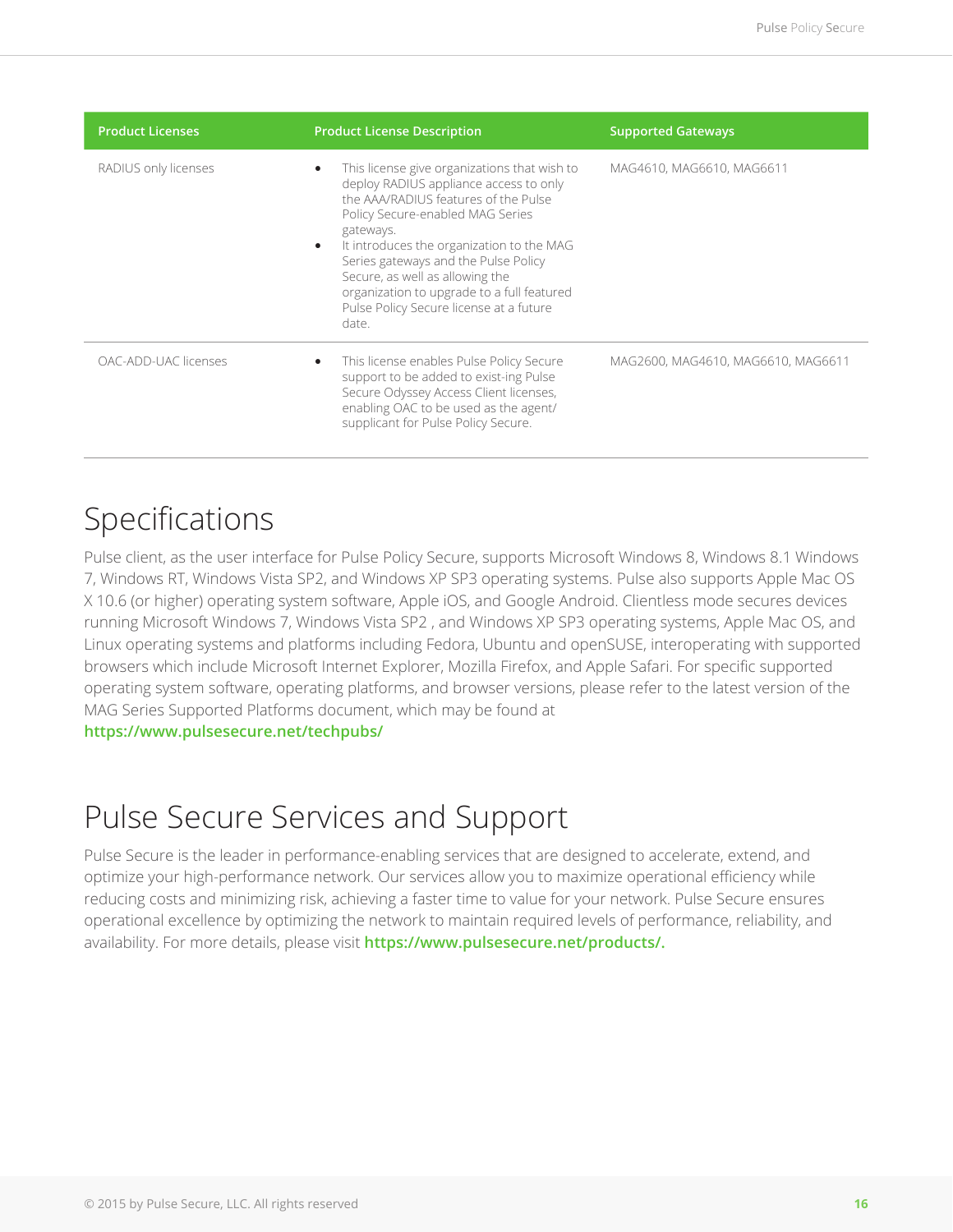# Ordering Information

| <b>Model Number</b>          | <b>Description</b>                                                                                                     |
|------------------------------|------------------------------------------------------------------------------------------------------------------------|
| MAG2600-LICENSE-MBR          | Allows MAG2600 gateway to participate in leased licensing                                                              |
| MAG4610-LICENSE-MBR          | Allows MAG4610 gateway to participate in leased licensing                                                              |
| SM160-LICENSE-MBR            | Allows MAG SM160 gateway-blade to participate in leased<br>licensing                                                   |
| SM360-LICENSE-MBR            | Allows MAG SM360 gateway-blade to participate in leased<br>licensing                                                   |
| <b>Microsoft SOH License</b> |                                                                                                                        |
| MAGX600-SOH                  | Adds Microsoft SOH/NAP Agent integration capabilities to the<br>MAGX600 Pulse Gateway                                  |
| <b>MAP Server Licenses</b>   |                                                                                                                        |
| MAGX600-IFMAP                | License for IF-MAP server on standalone MAG Series gateway<br>with Pulse Policy Secure (hardware purchased separately) |

### **Enhanced Endpoint Security Subscription Licenses**

Enhanced Endpoint Security subscription, x concurrent users, z-year x options: 100, 250, 500, 1,000, 2,500, 5,000, 7,500, 10,000, 15,000, 20,000, or 25,000 simultaneous users. Enhanced Endpoint Security user license count cannot exceed the number of user licenses/ common access licenses. z options: 1, 2, or 3 year subscription

# **SRX Series Role-Based Firewall Licenses**

| MAGX600-UAC-SRX- 25U  | Role-based firewall licenses for 25 users Basic Features     |
|-----------------------|--------------------------------------------------------------|
| MAGX600-UAC-SRX- 250U | Role-based firewall licenses for 250 users Basic Features    |
| MAGX600-UAC-SRX-500U  | Role-based firewall licenses for 500 users Basic Features    |
| MAGX600-UAC-SRX- 5KU  | Role-based firewall licenses for 5,000 users Basic Features  |
| MAGX600-UAC-SRX- 15KU | Role-based firewall licenses for 15,000 users Basic Features |